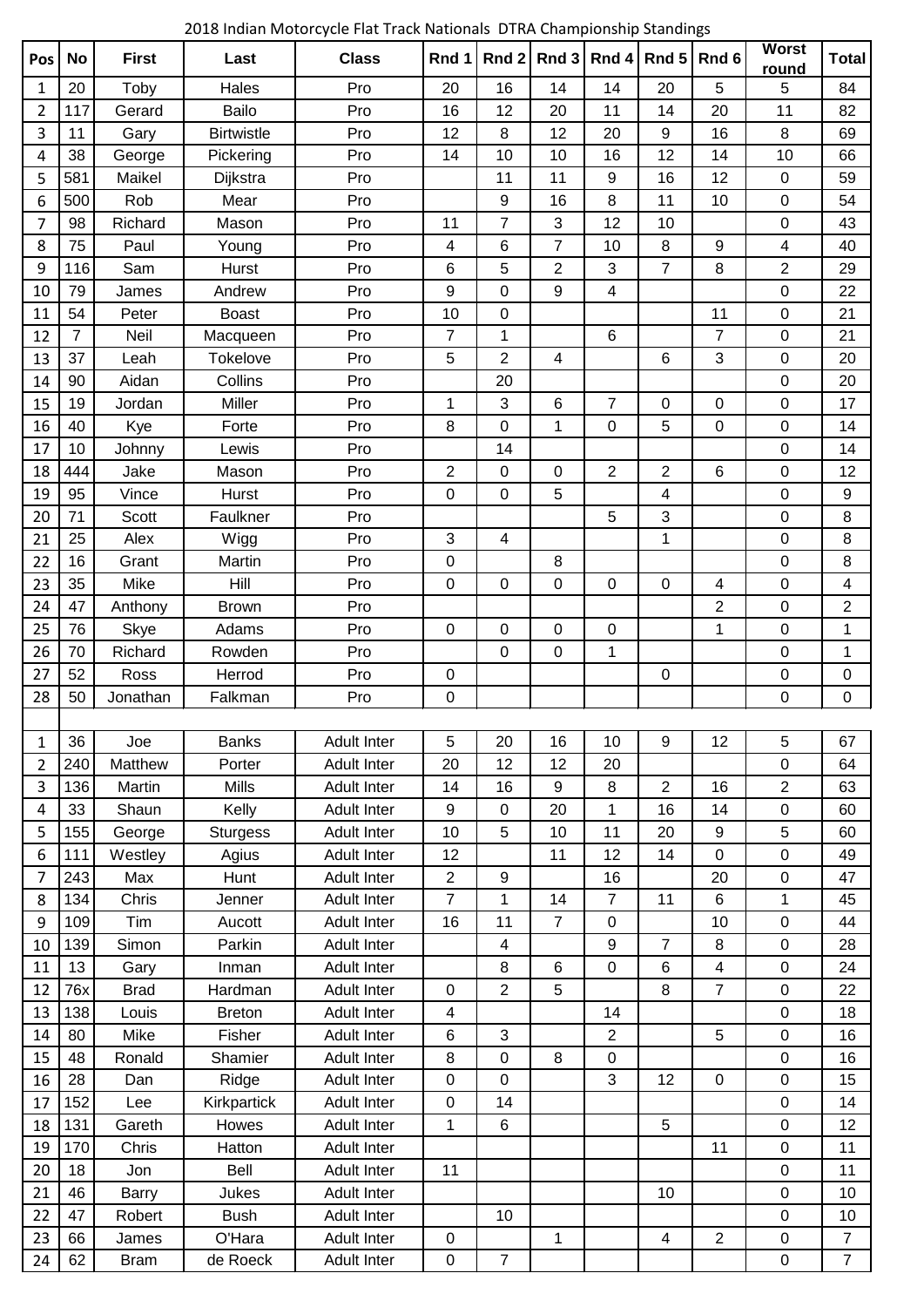2018 Indian Motorcycle Flat Track Nationals DTRA Championship Standings

| Pos | <b>No</b>      | <b>First</b> | Last                  | <b>Class</b>       | Rnd 1       | Rnd <sub>2</sub> | Rnd 3                   | Rnd 4            | Rnd 5          | Rnd <sub>6</sub>        | <b>Worst</b><br>round | <b>Total</b>            |
|-----|----------------|--------------|-----------------------|--------------------|-------------|------------------|-------------------------|------------------|----------------|-------------------------|-----------------------|-------------------------|
| 25  | 44             | Les          | <b>Stevens</b>        | <b>Adult Inter</b> | 0           | 0                | 0                       |                  | 3              | 3                       | 0                     | 6                       |
| 28  | 137            | Tom          | Moore                 | <b>Adult Inter</b> |             | 0                | $\overline{2}$          | 4                |                | 0                       | 0                     | 6                       |
| 27  | 103            | Alessandro   | Rossi                 | <b>Adult Inter</b> |             |                  |                         | 6                |                |                         | 0                     | 6                       |
| 28  | $\overline{2}$ | Hubert       | <b>Bastie</b>         | <b>Adult Inter</b> |             |                  |                         | 5                |                |                         | 0                     | 5                       |
| 29  | 32             | Andrew       | Murphy                | <b>Adult Inter</b> |             | 0                | 4                       |                  |                | 0                       | 0                     | 4                       |
| 30  | 209            | Lucia        | Aucott                | <b>Adult Inter</b> | $\mathbf 0$ | 0                | 3                       | $\mathbf 0$      |                | 0                       | 0                     | 3                       |
| 31  | 112            | Lee          | Sadler                | <b>Adult Inter</b> | 3           | $\mathbf 0$      |                         | $\mathbf 0$      |                |                         | 0                     | 3                       |
| 32  | 88             | Huub         | <b>Breedveld</b>      | <b>Adult Inter</b> |             |                  |                         |                  |                | 1                       | 0                     | 1                       |
| 33  | 125            | Vimont       | Marlon                | <b>Adult Inter</b> | 0           |                  |                         |                  |                |                         | 0                     | 0                       |
| 34  | 55             | Angelo       | Van Zele              | <b>Adult Inter</b> | $\mathbf 0$ | $\boldsymbol{0}$ |                         |                  |                |                         | 0                     | 0                       |
| 35  | 43             | Matthew      | Moore                 | <b>Adult Inter</b> |             | $\boldsymbol{0}$ |                         |                  |                |                         | 0                     | 0                       |
| 36  | 102            | Tom          | Dunkley               | <b>Adult Inter</b> |             | 0                |                         |                  |                |                         | 0                     | 0                       |
| 37  | 31             | Dave         | Arnold                | <b>Adult Inter</b> |             |                  |                         |                  |                | 0                       | 0                     | 0                       |
| 38  | 56             | Alfie        | Collett               | <b>Adult Inter</b> |             | $\mathbf 0$      |                         |                  |                |                         | 0                     | 0                       |
|     |                |              |                       |                    |             |                  |                         |                  |                |                         |                       |                         |
| 1   | 126            | Andrew       | Horner-Glister        | Rookie             |             | 20               | 16                      | 20               | 20             | 14                      | 0                     | 90                      |
| 2   | 132            | Douglas      | Reed                  | Rookie             |             | 12               | $\overline{7}$          | 16               | 16             | 11                      | $\boldsymbol{0}$      | 62                      |
| 3   | 216            | Terry        | Pyewell               | Rookie             |             | $\overline{2}$   | 20                      | $\boldsymbol{9}$ | 14             | 16                      | $\boldsymbol{0}$      | 61                      |
| 4   | 217            | Steve        | Gurnhill              | Rookie             |             | 11               | 14                      | 11               | 10             | 5                       | 0                     | 51                      |
| 5   | 147            | Gareth       | Williamson            | Rookie             |             | 6                | 9                       |                  | 12             | 20                      | 0                     | 47                      |
| 6   | 157            | Jez          | <b>Scott</b>          | Rookie             |             | 14               | 12                      | 0                | 9              |                         | 0                     | 35                      |
| 7   | 299            | <b>Barry</b> | Stevenson             | Rookie             |             | 3                | 3                       | 4                | 8              | 10                      | 0                     | 28                      |
| 8   | 135            | Pete         | Marshall              | Rookie             |             | 0                | 11                      | $6\phantom{1}$   | $\overline{7}$ |                         | 0                     | 24                      |
| 9   | 23             | Franck       | <b>CASOLI</b>         | Rookie             |             | $\boldsymbol{9}$ |                         | 14               |                |                         | 0                     | 23                      |
| 10  | 78             | James        | Jordan                | Rookie             |             | 8                |                         |                  | 11             | 3                       | 0                     | 22                      |
| 11  | 257            | Carl         | Swateridge            | Rookie             |             | $\overline{7}$   |                         | 12               |                |                         | 0                     | 19                      |
| 12  | 68             | Caylee       | <b>Hankins</b>        | Rookie             |             | 10               | 8                       | 0                |                |                         | 0                     | 18                      |
| 13  | 29             | Mark         | Tegerdine             | Rookie             |             | 5                |                         |                  |                | 12                      | 0                     | 17                      |
| 14  | 127            | David        | Lambert               | Rookie             |             | 16               |                         |                  |                |                         | 0                     | 16                      |
| 15  | 100            | Matthew      | Weightman             | Rookie             |             | 0                | 5                       | 8                |                | $\pmb{0}$               | 0                     | 13                      |
| 16  | 252            | Howard       | Warman                | Rookie             |             | 1                | $\overline{\mathbf{4}}$ | $\overline{7}$   |                |                         | $\boldsymbol{0}$      | 12                      |
| 17  | 146            | Phillip      | Knott                 | Rookie             |             | 0                | $\pmb{0}$               | $\mathbf 0$      | $\overline{2}$ | 8                       | 0                     | 10                      |
| 18  | 77             | Jouan        | Manuel                | Rookie             |             |                  |                         | 10               |                |                         | 0                     | 10                      |
| 19  | 274            | Jarek        | Kubacki               | Rookie             |             | 0                | 10                      |                  |                |                         | 0                     | 10                      |
| 20  | 22             | Jonny        | Mckeever              | Rookie             |             |                  |                         |                  |                | 9                       | $\mathbf 0$           | $\boldsymbol{9}$        |
| 21  | 94             | Norm         | Joss                  | Rookie             |             | 0                | 1                       | 3                | 4              | $\pmb{0}$               | $\pmb{0}$             | 8                       |
| 22  | 178            | Kirsten      | Cutlip                | Rookie             |             | 0                |                         | $\pmb{0}$        | 0              | $\overline{7}$          | $\boldsymbol{0}$      | $\overline{7}$          |
| 23  | 63             | Peter        | Koren                 | Rookie             |             | 0                |                         |                  | 3              | $\overline{\mathbf{4}}$ | $\boldsymbol{0}$      | $\overline{7}$          |
| 24  | 106            | Nigel        | Wilson                | Rookie             |             | 0                |                         | $\overline{2}$   | 5              |                         | 0                     | $\overline{7}$          |
| 25  | 227            | Russell      | <b>Bennett</b>        | Rookie             |             | 0                | 0                       | $\mathbf 0$      | 0              | 6                       | 0                     | 6                       |
| 26  | 143            | James        | Smith                 | Rookie             |             | 0                | 6                       | $\pmb{0}$        |                | 0                       | 0                     | 6                       |
| 27  | 234            | Matt         | Smith                 | Rookie             |             | $\boldsymbol{0}$ |                         |                  | 6              |                         | $\boldsymbol{0}$      | 6                       |
| 28  | 114            | Simeon       | Anderson              | Rookie             |             |                  |                         | 5                | $\pmb{0}$      |                         | $\boldsymbol{0}$      | 5                       |
| 29  | 46             | Fabio        | <b>Briones Deriat</b> | Rookie             |             | 4                |                         |                  |                |                         | $\boldsymbol{0}$      | 4                       |
| 30  | 197            | Wag          | <b>Scott</b>          | Rookie             |             |                  | 0                       | $\mathbf 0$      | 0              | $\overline{2}$          | $\boldsymbol{0}$      | $\overline{2}$          |
| 33  | 76             | <b>Steve</b> | Cain                  | Rookie             |             |                  | 0                       | $\mathbf 0$      | 1              | 1                       | 0                     | $\overline{\mathbf{c}}$ |
| 32  | 153            | Jamie        | Elliott               | Rookie             |             |                  | $\overline{2}$          | $\mathbf 0$      |                | 0                       | 0                     | $\overline{\mathbf{c}}$ |
| 33  | 110            | Joseph       | Stanton               | Rookie             |             | 0                | 0                       | 1                | 0              | 0                       | $\pmb{0}$             | $\mathbf 1$             |
| 34  | 61             | Luke         | Kempton               | Rookie             |             | 0                | $\mathbf 0$             | $\pmb{0}$        | 0              | $\boldsymbol{0}$        | $\boldsymbol{0}$      | 0                       |
| 35  | 84             | <b>Bryan</b> | Lambert               | Rookie             |             | 0                |                         |                  |                | 0                       | 0                     | 0                       |
| 36  | 113            | Christian    | lovanovici            | Rookie             |             | 0                |                         |                  |                |                         | 0                     | 0                       |
| 37  | 120            | Jacob        | hussey                | Rookie             |             | 0                |                         |                  |                |                         | 0                     | 0                       |
| 38  | 133            | lan          | Porter                | Rookie             |             | $\boldsymbol{0}$ |                         |                  |                |                         | 0                     | 0                       |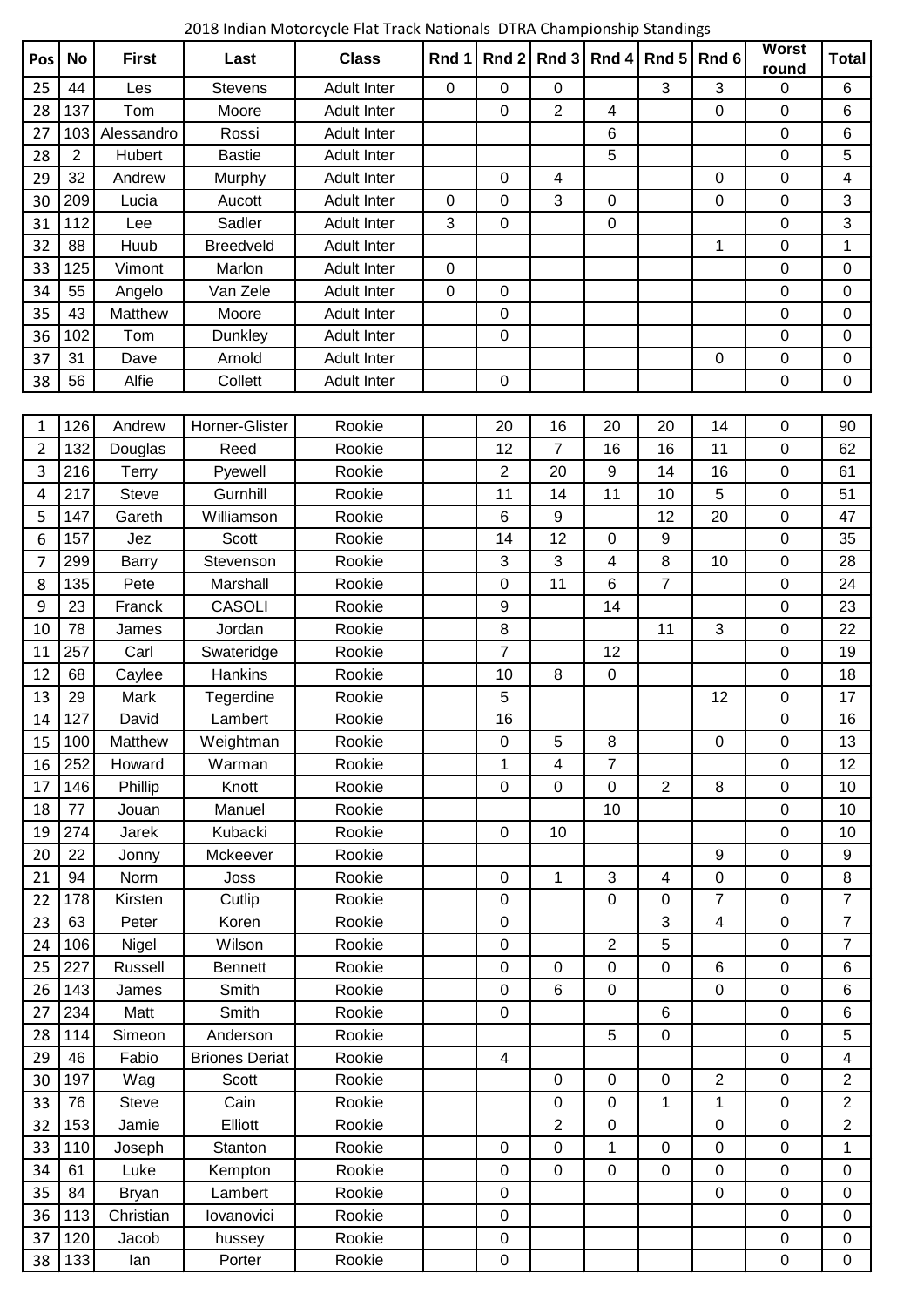2018 Indian Motorcycle Flat Track Nationals DTRA Championship Standings

| Pos            | <b>No</b>               | <b>First</b> | Last              | <b>Class</b> | Rnd 1 |                  | Rnd 2 Rnd 3 Rnd 4 |                | Rnd 5           | Rnd 6            | <b>Worst</b><br>round | <b>Total</b>            |
|----------------|-------------------------|--------------|-------------------|--------------|-------|------------------|-------------------|----------------|-----------------|------------------|-----------------------|-------------------------|
| 39             | 170                     | Chris        | Hatton            | Rookie       |       | 0                |                   |                |                 |                  | 0                     | $\pmb{0}$               |
| 40             | 176                     | Mark         | Rozier            | Rookie       |       | $\mathbf 0$      |                   | $\mathbf 0$    |                 | $\mathbf 0$      | $\mathbf 0$           | $\mathbf 0$             |
| 41             | 177                     | John         | Mansell           | Rookie       |       | $\boldsymbol{0}$ |                   |                |                 |                  | $\mathbf 0$           | $\pmb{0}$               |
| 42             | 185                     | Luke         | Adcock            | Rookie       |       | $\boldsymbol{0}$ |                   |                |                 |                  | $\mathbf 0$           | 0                       |
| 43             | 202                     | Tony         | Cummings          | Rookie       |       | $\mathbf 0$      | 0                 |                |                 |                  | $\mathbf 0$           | 0                       |
| 44             | 212                     | Daniel       | Green             | Rookie       |       | $\boldsymbol{0}$ |                   |                |                 |                  | $\mathbf 0$           | 0                       |
| 45             | 599                     | Andreas      | Steinhofer        | Rookie       |       | $\mathbf 0$      |                   |                |                 |                  | $\mathbf 0$           | $\mathbf 0$             |
| 46             | 10                      | Ryan         | Quickfall         | Rookie       |       |                  |                   |                |                 | $\pmb{0}$        | $\pmb{0}$             | 0                       |
| 47             | 199                     | Jason        | Wood              | Rookie       |       |                  |                   |                |                 |                  | $\mathbf 0$           | $\mathbf 0$             |
|                |                         |              |                   |              |       |                  |                   |                |                 |                  |                       |                         |
| 1              | 39                      | <b>Rick</b>  | Bearcroft         | Vin 4 Stroke |       | 9                | 10                | 16             | 12              | 14               | $\mathbf 0$           | 61                      |
| $\overline{2}$ | 104                     | John         | Harrison          | Vin 4 Stroke |       | 10               | 9                 |                | 16              | 12               | $\mathbf 0$           | 47                      |
| 3              | 97                      | Norm         | Joss              | Vin 4 Stroke |       | 1                | 8                 | 10             | 14              | 8                | $\mathbf 0$           | 41                      |
| 4              | $\overline{\mathbf{4}}$ | Paul         | Harrison          | Vin 4 Stroke |       |                  |                   | 20             |                 | 20               | $\pmb{0}$             | 40                      |
| 5              | 101                     | Jon          | Dyer              | Vin 4 Stroke |       | $\mathbf 0$      | 11                | 12             | $6\phantom{1}6$ | 10               | $\mathbf 0$           | 39                      |
| 6              | 153                     | Jamie        | Elliott           | Vin 4 Stroke |       | $\mathbf 0$      | 14                | 8              | $\overline{7}$  | $\overline{7}$   | $\mathbf 0$           | 36                      |
| 7              | 124                     | Tony         | Challis           | Vin 4 Stroke |       | 5                |                   | 9              | 9               | 11               | $\mathbf 0$           | 34                      |
| 8              | 151                     | Ed           | Lonergan          | Vin 4 Stroke |       | $\overline{7}$   | 12                | 14             |                 |                  | $\mathbf 0$           | 33                      |
| 9              | 140                     | David J      | Webb              | Vin 4 Stroke |       | 14               |                   |                |                 | 16               | $\mathbf 0$           | 30                      |
| 10             | 94                      | Guy          | Sutherland        | Vin 4 Stroke |       | 12               | 16                |                |                 |                  | $\mathbf 0$           | 28                      |
| 11             | 63                      | Peter        | Koren             | Vin 4 Stroke |       | 3                |                   |                | 10              | $\boldsymbol{9}$ | $\mathbf 0$           | 22                      |
| 12             | 79                      | Guto         | Llewelyn          | Vin 4 Stroke |       |                  |                   |                | 20              |                  | $\mathbf 0$           | 20                      |
| 13             | 11                      | Gary         | <b>Birtwistle</b> | Vin 4 Stroke |       |                  | 20                |                |                 |                  | $\pmb{0}$             | 20                      |
| 14             | 5                       | Frank        | Chatokhine        | Vin 4 Stroke |       | 20               |                   |                |                 |                  | $\mathbf 0$           | 20                      |
| 15             | 8                       | Adam         | <b>Brinkworth</b> | Vin 4 Stroke |       | 8                |                   |                | 11              |                  | $\mathbf 0$           | 19                      |
| 16             | 55                      | Angelo       | Van Zele          | Vin 4 Stroke |       | 16               |                   |                |                 |                  | $\mathbf 0$           | 16                      |
| 17             | 60                      | Paul         | Murrell           | Vin 4 Stroke |       |                  |                   | 11             |                 | 4                | $\pmb{0}$             | 15                      |
| 18             | 87                      | Dimitri      | Coste             | Vin 4 Stroke |       | 11               |                   |                |                 |                  | $\pmb{0}$             | 11                      |
| 19             | 175                     | Andy         | John              | Vin 4 Stroke |       |                  |                   |                | 8               |                  | $\pmb{0}$             | 8                       |
| 20             | 143                     | James        | Smith             | Vin 4 Stroke |       |                  |                   |                |                 | 6                | 0                     | 6                       |
| 21             | 13                      | Dave         | Aldama            | Vin 4 Stroke |       | 6                |                   |                |                 |                  | $\mathbf 0$           | $6\phantom{1}$          |
| 22             | 100                     | John         | Jacka             | Vin 4 Stroke |       |                  |                   |                |                 | 5                | $\mathbf 0$           | 5                       |
| 23             | 15                      | Peter        | Jordan            | Vin 4 Stroke |       | 4                |                   |                |                 |                  | $\boldsymbol{0}$      | $\overline{\mathbf{4}}$ |
| 24             | 61                      | Luke         | Kempton           | Vin 4 Stroke |       |                  |                   |                |                 | 3                | $\mathbf 0$           | 3                       |
| 25             | 93                      | Martin       | Huning            | Vin 4 Stroke |       | 2                |                   |                |                 |                  | $\pmb{0}$             | $\overline{2}$          |
| 26             | 61                      | Luke         | Kempton           | Vin 4 Stroke |       | 0                |                   |                |                 |                  | $\mathbf 0$           | 0                       |
| 27             | 77                      | Fiete        | Girardet          | Vin 4 Stroke |       | 0                |                   |                |                 |                  | 0                     | 0                       |
| 28             | 119                     | Peter        | Yeats             | Vin 4 Stroke |       | $\mathbf 0$      |                   |                |                 |                  | $\mathbf 0$           | $\mathbf 0$             |
| 29             | 599                     | Andreas      | Stienhofer        | Vin 4 Stroke |       | 0                |                   |                |                 |                  | $\pmb{0}$             | $\pmb{0}$               |
|                |                         |              |                   |              |       |                  |                   |                |                 |                  |                       |                         |
| 1              | 80                      | Mike         | Fisher            | Vin 2 Stroke |       | 20               | 20                | 14             | 20              | 20               | $\mathbf 0$           | 94                      |
| $\overline{2}$ | 124                     | Darren       | Legg              | Vin 2 Stroke |       | 14               | 14                | 12             | 16              | 16               | $\pmb{0}$             | 72                      |
| 3              | 130                     | Ross         | Jackson           | Vin 2 Stroke |       |                  | 16                | 16             |                 |                  | $\mathbf 0$           | 32                      |
| 4              | 20                      | Micheal      | Herman            | Vin 2 Stroke |       | 16               |                   | 11             |                 |                  | 0                     | 27                      |
| 5              | $\overline{2}$          | Hubert       | <b>Bastie</b>     | Vin 2 Stroke |       |                  |                   | 20             |                 |                  | $\pmb{0}$             | 20                      |
| 6              | 59                      | <b>Nick</b>  | Ashley            | Vin 2 Stroke |       |                  |                   |                | 14              |                  | $\mathbf 0$           | 14                      |
|                |                         |              |                   |              |       |                  |                   |                |                 |                  |                       |                         |
| $\mathbf{1}$   | 53                      | Freddy       | Trott             | Minibike Mod |       | 14               | 14                | 14             | 14              | 16               | $\pmb{0}$             | 72                      |
| 2              | 36                      | Joe          | <b>Banks</b>      | Minibike Mod |       | 12               | 16                | 16             | 16              | $\,6$            | $\pmb{0}$             | 66                      |
| 3              | 71                      | Scott        | Faulkner          | Minibike Mod |       |                  |                   | 20             | 20              | 20               | $\mathbf 0$           | 60                      |
| 4              | 64                      | Jeremy       | <b>Skipp</b>      | Minibike Mod |       | 16               |                   | 9              | 12              | 14               | $\pmb{0}$             | 51                      |
| 5              | 101                     | Jon          | Dyer              | Minibike Mod |       | 11               | 10                | $\overline{7}$ | 11              | 11               | $\boldsymbol{0}$      | 50                      |
| 6              | 109                     | Tim          | Aucott            | Minibike Mod |       |                  | 20                | 11             |                 |                  | $\pmb{0}$             | 31                      |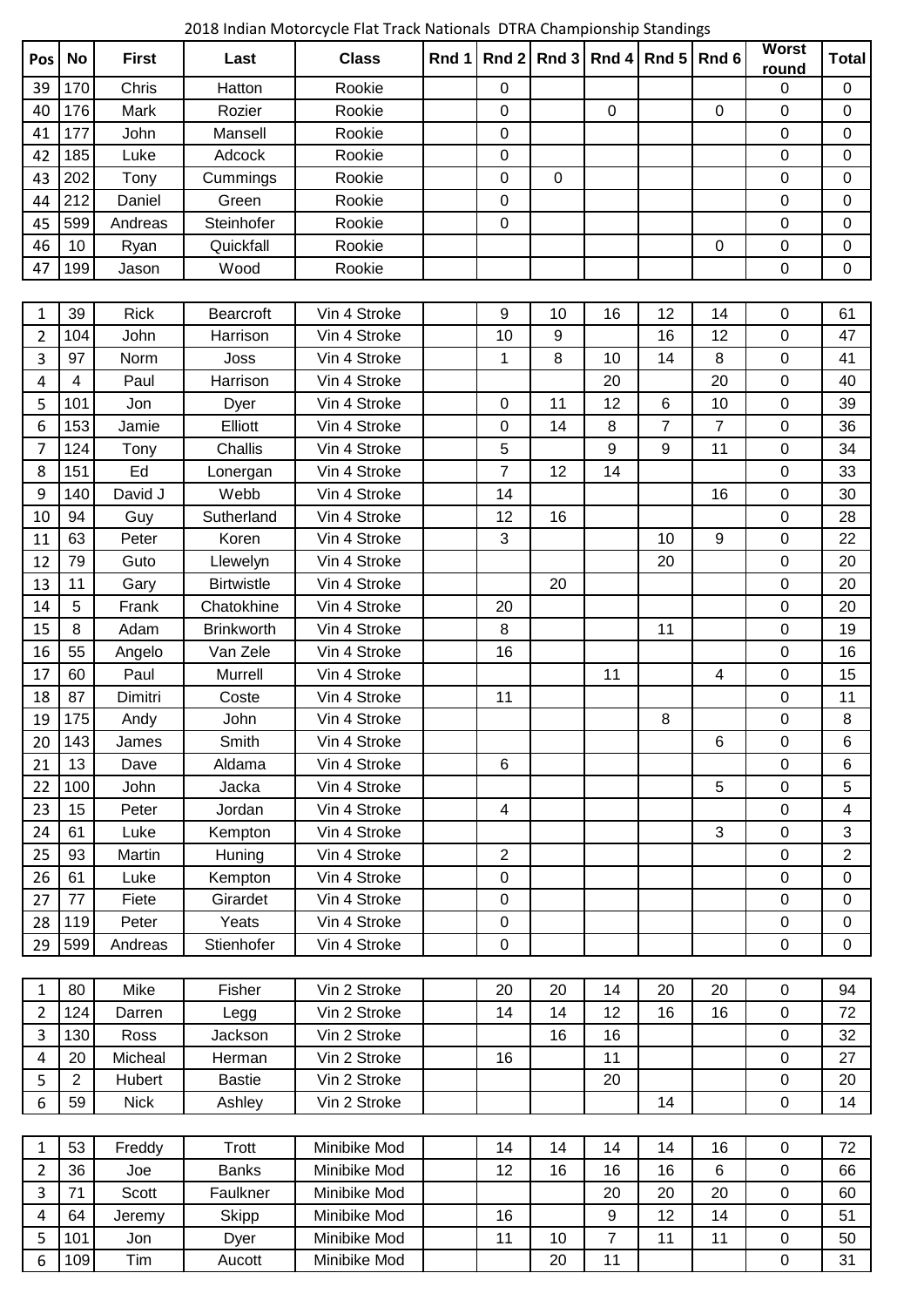2018 Indian Motorcycle Flat Track Nationals DTRA Championship Standings

| Pos            | <b>No</b>      | <b>First</b>  | Last              | <b>Class</b>     | Rnd 1 | Rnd 2          | Rnd 3                   | Rnd 4            | Rnd 5                    | Rnd 6            | <b>Worst</b><br>round | <b>Total</b>     |
|----------------|----------------|---------------|-------------------|------------------|-------|----------------|-------------------------|------------------|--------------------------|------------------|-----------------------|------------------|
| 7              | 3              | Paul          | Sheldon           | Minibike Mod     |       | $\, 8$         | 8                       |                  |                          | 12               | 0                     | 28               |
| 8              | 47             | Anthoney      | <b>Brown</b>      | Minibike Mod     |       |                | 12                      | 12               |                          |                  | $\mathbf 0$           | 24               |
| 9              | 45             | Geoff         | Cain              | Minibike Mod     |       | 10             | 11                      |                  |                          |                  | 0                     | 21               |
| 10             | 0              | Chris         | <b>Bailey</b>     | Minibike Mod     |       |                |                         | 10               |                          | 10               | 0                     | 20               |
| 11             | $\overline{7}$ | Neil          | Macqueen          | Minibike Mod     |       | 20             |                         |                  |                          |                  | 0                     | 20               |
| 12             | 96             | Adam          | Waller            | Minibike Mod     |       | $\,6\,$        | $\boldsymbol{9}$        |                  |                          |                  | $\mathbf 0$           | 15               |
| 13             | 151            | Ed            | Lonergan          | Minibike Mod     |       | $\overline{7}$ | $\overline{7}$          |                  |                          |                  | $\boldsymbol{0}$      | 14               |
| 14             | 76             | Skye          | Adams             | Minibike Mod     |       |                |                         |                  |                          | 9                | 0                     | 9                |
| 15             | 47             | Rob           | <b>Bush</b>       | Minibike Mod     |       | 9              |                         |                  |                          |                  | 0                     | 9                |
| 16             | 197            | Wag           | Scott             | Minibike Mod     |       |                |                         |                  |                          | 8                | 0                     | 8                |
| 17             | 95             | Edouard       | <b>Breton</b>     | Minibike Mod     |       |                |                         | 8                |                          |                  | 0                     | $\bf 8$          |
| 18             | 10             | Lola          | Stacey-Jones      | Minibike Mod     |       |                |                         |                  |                          | $\overline{7}$   | $\boldsymbol{0}$      | $\overline{7}$   |
|                |                |               |                   |                  |       |                |                         |                  |                          |                  |                       |                  |
| 1              | 75             | Paul          | Young             | Minibike (Stock) |       | 20             | 14                      | 20               | 20                       | 3                | $\boldsymbol{0}$      | 77               |
| $\overline{2}$ | 45             | Geoff         | Cain              | Minibike (Stock) |       |                |                         | 16               | 14                       | 14               | $\boldsymbol{0}$      | 44               |
| 3              | 253            | <b>FREDDY</b> | <b>TROTT JNR</b>  | Minibike (Stock) |       | $\mathbf 0$    | 16                      | $\overline{7}$   | 11                       | $\overline{7}$   | 0                     | 41               |
| 4              | 437            | Max           | Hunt              | Minibike (Stock) |       |                |                         | 14               |                          | 20               | 0                     | 34               |
| 5              | 277            | Simon         | Walsh             | Minibike (Stock) |       | 5              | 12                      | 3                |                          | 12               | $\mathbf 0$           | 32               |
| 6              | 157            | Jez           | Scott             | Minibike (Stock) |       | 10             | 9                       | 4                | 6                        |                  | 0                     | 29               |
| 7              | 33             | Sean          | Kelly             | Minibike (Stock) |       |                |                         | 12               | 16                       |                  | $\boldsymbol{0}$      | 28               |
| 8              | 0              | Sam           | Neville           | Minibike (Stock) |       |                | 8                       | $\mathbf 0$      | 8                        | 11               | $\mathbf 0$           | 27               |
| 9              | 209            | Lucia         | Aucott            | Minibike (Stock) |       | 7              | 10                      | $\pmb{0}$        |                          | 8                | 0                     | 25               |
| 10             | 68             | Caylee        | Hankins           | Minibike (Stock) |       | 12             | 11                      | 1                |                          |                  | 0                     | 24               |
| 11             | 197            | Wag           | Scott             | Minibike (Stock) |       |                | 5                       |                  | 12                       | 4                | 0                     | 21               |
| 12             | 142            | Leah          | Tokelove          | Minibike (Stock) |       |                |                         | 11               | 10                       |                  | $\boldsymbol{0}$      | 21               |
| 13             | 16             | Grant         | Martin            | Minibike (Stock) |       |                | 20                      |                  |                          |                  | 0                     | 20               |
| 14             | 124            | Darren        | Legg              | Minibike (Stock) |       | $\pmb{0}$      | 6                       | $\mathsf 0$      | $\overline{\mathcal{A}}$ | 9                | $\boldsymbol{0}$      | 19               |
| 15             | 109            | Tim           | Aucott            | Minibike (Stock) |       |                |                         |                  |                          | 16               | 0                     | 16               |
| 16             | 56             | Alfie         | Collett           | Minibike (Stock) |       | 16             |                         |                  |                          |                  | 0                     | 16               |
| 17             | 9              | Ross          | Sharpe            | Minibike (Stock) |       | 14             |                         |                  |                          |                  | 0                     | 14               |
| 18             | 26             | Gary          | Wigston           | Minibike (Stock) |       | 1              |                         | $\overline{2}$   | $\boldsymbol{9}$         | $\boldsymbol{0}$ | $\boldsymbol{0}$      | 12               |
| 19             | 62             | <b>Bram</b>   | De Roeck          | Minibike (Stock) |       | 11             |                         | $\mathsf 0$      |                          |                  | $\boldsymbol{0}$      | 11               |
| 20             | 581            | Maikel        | Dijkstra          | Minibike (Stock) |       |                |                         |                  |                          | 10               | $\boldsymbol{0}$      | 10               |
| 21             | 131            | Gareth        | Howes             | Minibike (Stock) |       | $\mathbf{3}$   |                         |                  | $\overline{7}$           |                  | 0                     | 10               |
| 22             | 138            | Louis         | <b>Breton</b>     | Minibike (Stock) |       |                |                         | 10               |                          |                  | 0                     | 10               |
| 23             | 134            | Chris         | Jenner            | Minibike (Stock) |       |                |                         | $\boldsymbol{9}$ |                          |                  | 0                     | 9                |
| 24             | 46             | Fabio         | <b>Briones De</b> | Minibike (Stock) |       | $9\,$          |                         |                  |                          |                  | $\mathbf 0$           | $\boldsymbol{9}$ |
| 25             | 47             | Anthony       | <b>Brown</b>      | Minibike (Stock) |       |                |                         | 8                |                          |                  | 0                     | 8                |
| 26             | 55             | Angelo        | Van Zele          | Minibike (Stock) |       | 8              |                         |                  |                          |                  | 0                     | 8                |
| 27             | 130            | Ross          | Jackson           | Minibike (Stock) |       |                | $\overline{7}$          | $\mathbf 0$      |                          |                  | $\mathbf 0$           | $\overline{7}$   |
| 28             | 120            | Jacob         | Hussey            | Minibike (Stock) |       |                |                         |                  |                          | 6                | 0                     | 6                |
| 29             | 35             | Mike          | Hill              | Minibike (Stock) |       |                |                         | $6\phantom{1}$   |                          |                  | 0                     | 6                |
| 30             | 197            | Alison        | Scott             | Minibike (Stock) |       | $\,6\,$        |                         | $\pmb{0}$        |                          |                  | 0                     | 6                |
| 31             | 126            | Danny         | Lonsdale          | Minibike (Stock) |       |                |                         |                  |                          | 5                | $\boldsymbol{0}$      | 5                |
| 36             | 136            | Martin        | <b>Mills</b>      | Minibike (Stock) |       |                | $\overline{\mathbf{4}}$ | $\pmb{0}$        |                          | $\mathbf 1$      | $\boldsymbol{0}$      | 5                |
| 33             | 122            | Ruth          | Mooney            | Minibike (Stock) |       | $\pmb{0}$      | $\overline{2}$          | $\pmb{0}$        | 3                        | $\pmb{0}$        | $\boldsymbol{0}$      | 5                |
| 34             | 166            | Giovanni      | Beliossi          | Minibike (Stock) |       | 0              |                         | 5                |                          | $\pmb{0}$        | 0                     | 5                |
| 35             | 146            | Phillip       | Knott             | Minibike (Stock) |       |                |                         |                  | 5                        |                  | 0                     | 5                |
| 36             | 47             | Rob           | <b>Bush</b>       | Minibike (Stock) |       | 4              |                         |                  |                          |                  | $\mathbf 0$           | 4                |
| 37             | 200            | Gemma         | Warman            | Minibike (Stock) |       | $\mathbf 0$    | 3                       | $\mathsf 0$      |                          |                  | $\boldsymbol{0}$      | 3                |
| 38             | 29             | Mark          | Tegerdine         | Minibike (Stock) |       | $\overline{2}$ |                         |                  |                          |                  | $\pmb{0}$             | $\overline{2}$   |
| 39             | 71             | Fabio         | Gomes             | Minibike (Stock) |       |                |                         |                  |                          | $\overline{c}$   | 0                     | $\overline{2}$   |
| 40             | 34             | Sami          | Graystone         | Minibike (Stock) |       | $\pmb{0}$      |                         |                  |                          |                  | $\pmb{0}$             | $\pmb{0}$        |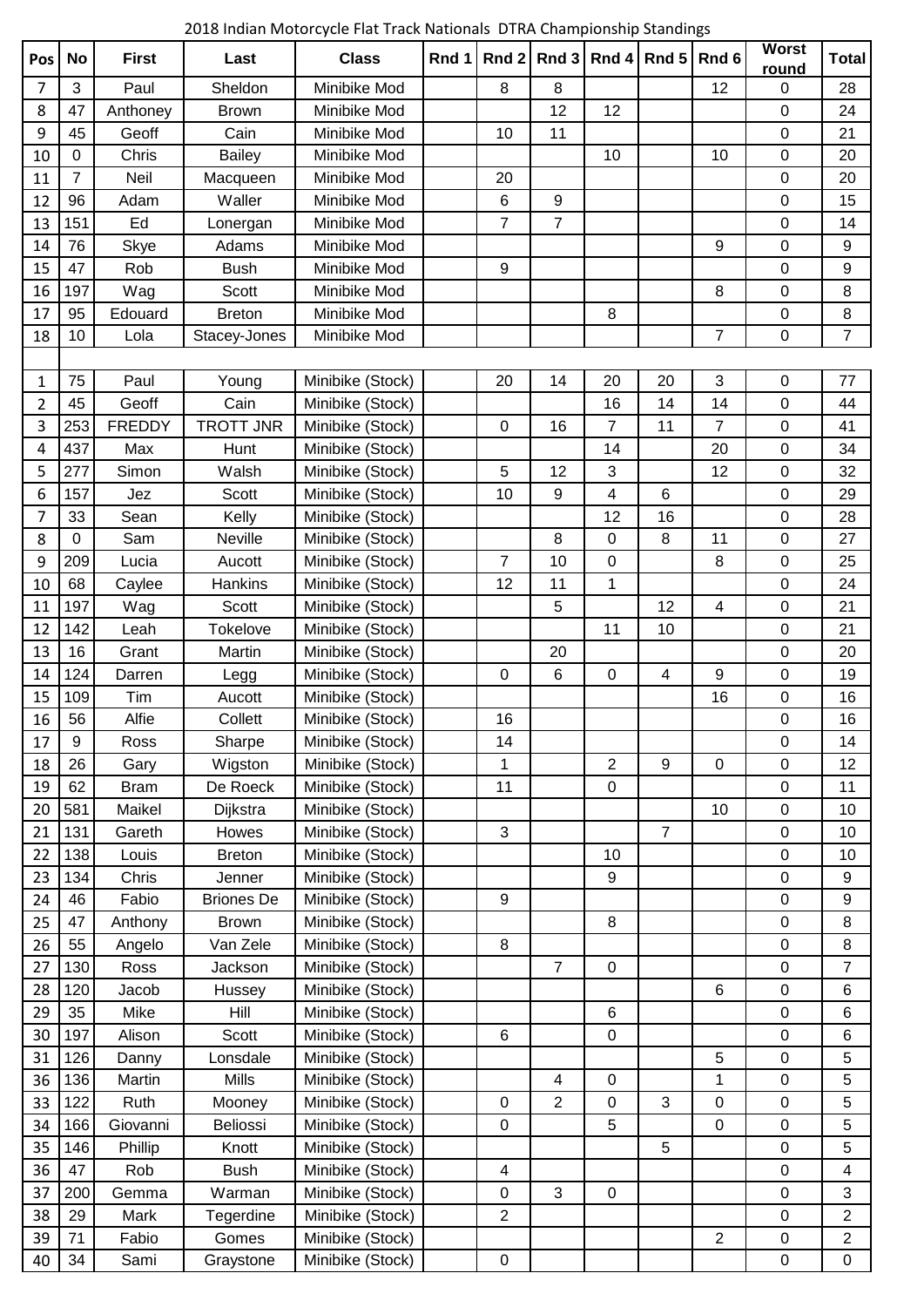2018 Indian Motorcycle Flat Track Nationals DTRA Championship Standings

| Pos | <b>No</b> | <b>First</b> | Last               | <b>Class</b>     | Rnd 1 | Rnd $2$        | Rnd 3          | Rnd 4          | Rnd 5           | Rnd <sub>6</sub> | <b>Worst</b>     | <b>Total</b>     |
|-----|-----------|--------------|--------------------|------------------|-------|----------------|----------------|----------------|-----------------|------------------|------------------|------------------|
| 41  | 73        | Riccardo     | Bilo               | Minibike (Stock) |       | 0              |                |                |                 |                  | round<br>0       | 0                |
| 42  | 199       | Jason        | Wood               | Minibike (Stock) |       | 0              |                | $\mathbf 0$    |                 | $\Omega$         | $\overline{0}$   | $\overline{0}$   |
| 43  | 210       | Tony         | Hutchison          | Minibike (Stock) |       | 0              |                | $\pmb{0}$      |                 |                  | $\pmb{0}$        | 0                |
| 44  | 32        | Andrew       | Murphy             | Minibike (Stock) |       |                |                | $\mathbf 0$    |                 |                  | $\mathbf 0$      | 0                |
| 45  | 420       | <b>Elvis</b> | Jenner             | Minibike (Stock) |       |                |                | $\mathbf 0$    |                 |                  | 0                | $\mathbf 0$      |
| 46  | 112       | Lee          | Sadler             | Minibike (Stock) |       |                |                | 0              |                 |                  | 0                | 0                |
| 47  | 0         | Sam          | Neville            | Minibike (Stock) |       |                |                | 0              |                 |                  | 0                | $\mathbf 0$      |
| 48  | 10        | Sushanth     | Shetty             | Minibike (Stock) |       |                |                |                |                 | 0                | 0                | $\mathbf 0$      |
| 49  | 29        | Adam         | Allott             | Minibike (Stock) |       |                |                |                |                 | $\mathbf 0$      | $\mathbf 0$      | $\mathbf 0$      |
| 50  | 128       | <b>Steve</b> | Wilkinson          | Minibike (Stock) |       |                |                |                |                 | 0                | $\mathbf 0$      | $\mathbf 0$      |
| 51  | 89        | Alex         | <b>Burnett</b>     | Minibike (Stock) |       |                |                | $\mathbf 0$    |                 |                  | $\pmb{0}$        | $\boldsymbol{0}$ |
| 52  | 201       | Ame          | Pearce             | Minibike (Stock) |       | 0              |                |                |                 |                  | 0                | $\boldsymbol{0}$ |
|     |           |              |                    |                  |       |                |                |                |                 |                  |                  |                  |
| 1   | 35        | Mike         | Hill               | Thunderbike      |       | 11             | 20             | 14             | 12              | 12               | 0                | 69               |
| 2   | 111       | Westley      | Agius              | Thunderbike      |       |                | 12             | 16             | 20              | 20               | $\mathbf 0$      | 68               |
| 3   | 18        | Jon          | Bell               | Thunderbike      |       | 12             | 14             | 10             | $\overline{7}$  | 16               | $\mathbf 0$      | 59               |
| 4   | 77        | Steve        | Newsham            | Thunderbike      |       | 14             |                | 11             | 11              | 14               | 0                | 50               |
| 5   | 134       | Chris        | Jenner             | Thunderbike      |       | 10             | 10             | 12             | 8               | 8                | $\boldsymbol{0}$ | 48               |
| 6   | 13        | Gary         | Inman              | Thunderbike      |       | 9              | 9              | 9              | 5               | $\mathbf 0$      | 0                | 32               |
| 7   | 16        | Grant        | Martin             | Thunderbike      |       | 16             | 11             |                |                 |                  | 0                | 27               |
| 8   | 66        | James        | O'Hara             | Thunderbike      |       | $\mathbf 0$    | 5              | 8              | $\overline{4}$  | 3                | $\mathbf 0$      | 20               |
| 9   | 42        | Tom          | Clements           | Thunderbike      |       |                |                | 20             |                 |                  | $\boldsymbol{0}$ | 20               |
| 10  | 47        | Robert       | <b>Bush</b>        | Thunderbike      |       | 20             |                |                |                 |                  | $\mathbf 0$      | 20               |
| 11  | 32        | Andrew       | Murphy             | Thunderbike      |       | 3              | $\mathbf{1}$   |                | 9               | 5                | 0                | 18               |
| 12  | 28        | Dan          | Ridge              | Thunderbike      |       |                |                |                | 14              | 4                | 0                | 18               |
| 13  | 170       | Chris        | Hatton             | Thunderbike      |       | 5              |                |                |                 | 11               | 0                | 16               |
| 14  | 47        | Anthony      | <b>Brown</b>       | Thunderbike      |       |                |                |                | 16              |                  | 0                | 16               |
| 15  | 11        | Gary         | <b>Birtwhistle</b> | Thunderbike      |       |                | 16             |                |                 |                  | $\boldsymbol{0}$ | 16               |
| 16  | 40        | Kye          | Forte              | Thunderbike      |       |                |                | 4              | 10              |                  | $\pmb{0}$        | 14               |
| 17  | 3         | Paul         | Sheldon            | Thunderbike      |       | $\mathsf 0$    | 4              |                |                 | 9                | $\pmb{0}$        | 13               |
| 18  | 52        | Ross         | Herrod             | Thunderbike      |       |                |                |                | $6\phantom{1}6$ | $\overline{7}$   | $\mathbf 0$      | 13               |
| 19  | 100       | Matthew      | Weightman          | Thunderbike      |       | 0              | $\mathbf 0$    | $\overline{7}$ |                 | $\,6$            | $\mathbf 0$      | 13               |
| 20  | 76        | <b>Brad</b>  | Hardman            | Thunderbike      |       | $\overline{7}$ | 3              |                | 3               |                  | $\mathbf 0$      | 13               |
| 21  | 112       | Lee          | Sadler             | Thunderbike      |       | 1              | 6              | 5              |                 |                  | $\boldsymbol{0}$ | 12               |
| 22  | 22        | Jonny        | McKeever           | Thunderbike      |       |                |                |                |                 | 10               | $\mathbf 0$      | 10               |
| 23  | 97        | Guy          | Sutherland         | Thunderbike      |       |                | 8              |                |                 |                  | $\pmb{0}$        | 8                |
| 24  | 132       | Douglas      | Reed               | Thunderbike      |       | 8              | $\mathbf 0$    |                |                 |                  | $\boldsymbol{0}$ | 8                |
| 25  | 140       | David J      | Webb               | Thunderbike      |       |                | $\overline{7}$ |                |                 |                  | $\mathbf 0$      | $\overline{7}$   |
| 26  | 70        | Richard      | Rowden             | Thunderbike      |       |                |                | 6              |                 |                  | $\pmb{0}$        | 6                |
| 27  | 43        | Matthew      | Moore              | Thunderbike      |       | 6              |                | 0              |                 |                  | $\mathbf 0$      | $\,6\,$          |
| 28  | 299       | <b>Barry</b> | Stevenson          | Thunderbike      |       | $\pmb{0}$      | $\overline{2}$ | 1              | 1               | 1                | $\boldsymbol{0}$ | 5                |
| 29  | 62        | <b>Bram</b>  | De Roeck           | Thunderbike      |       | $\overline{2}$ |                | 3              |                 |                  | $\mathbf 0$      | $\overline{5}$   |
| 30  | 243       | Max          | Hunt               | Thunderbike      |       | 4              |                |                |                 |                  | $\mathbf 0$      | $\overline{4}$   |
| 31  | 257       | Carl         | Swateridge         | Thunderbike      |       | 0              |                | $\overline{2}$ |                 |                  | 0                | 2                |
| 32  | 136       | Martin       | <b>Mills</b>       | Thunderbike      |       |                |                |                | $\overline{2}$  |                  | $\pmb{0}$        | $\overline{2}$   |
| 33  | 277       | Simon        | Walsh              | Thunderbike      |       |                |                |                |                 | $\overline{2}$   | $\mathbf 0$      | $\overline{2}$   |
| 34  | 9         | Ross         | Sharp              | Thunderbike      |       | $\pmb{0}$      |                |                |                 |                  | $\mathbf 0$      | $\mathbf 0$      |
| 35  | 45        | Geoff        | Cain               | Thunderbike      |       | $\pmb{0}$      |                |                |                 |                  | $\pmb{0}$        | $\mathbf 0$      |
| 36  | 84        | <b>Bryan</b> | Lambert            | Thunderbike      |       | $\pmb{0}$      |                |                |                 |                  | $\boldsymbol{0}$ | $\mathbf 0$      |
| 37  | 120       | Jacob        | Hussey             | Thunderbike      |       | 0              |                |                |                 |                  | $\mathbf 0$      | $\mathbf 0$      |
| 38  | 140       | David J      | Webb               | Thunderbike      |       | 0              |                |                |                 |                  | $\mathbf 0$      | 0                |
| 39  | 143       | James        | Smith              | Thunderbike      |       |                | $\mathbf 0$    | $\mathbf 0$    | $\mathbf 0$     |                  | $\boldsymbol{0}$ | $\mathbf 0$      |
| 40  | 103       | Alessandro   | Rossi              | Thunderbike      |       |                |                | $\pmb{0}$      |                 |                  | $\mathsf 0$      | $\mathsf 0$      |